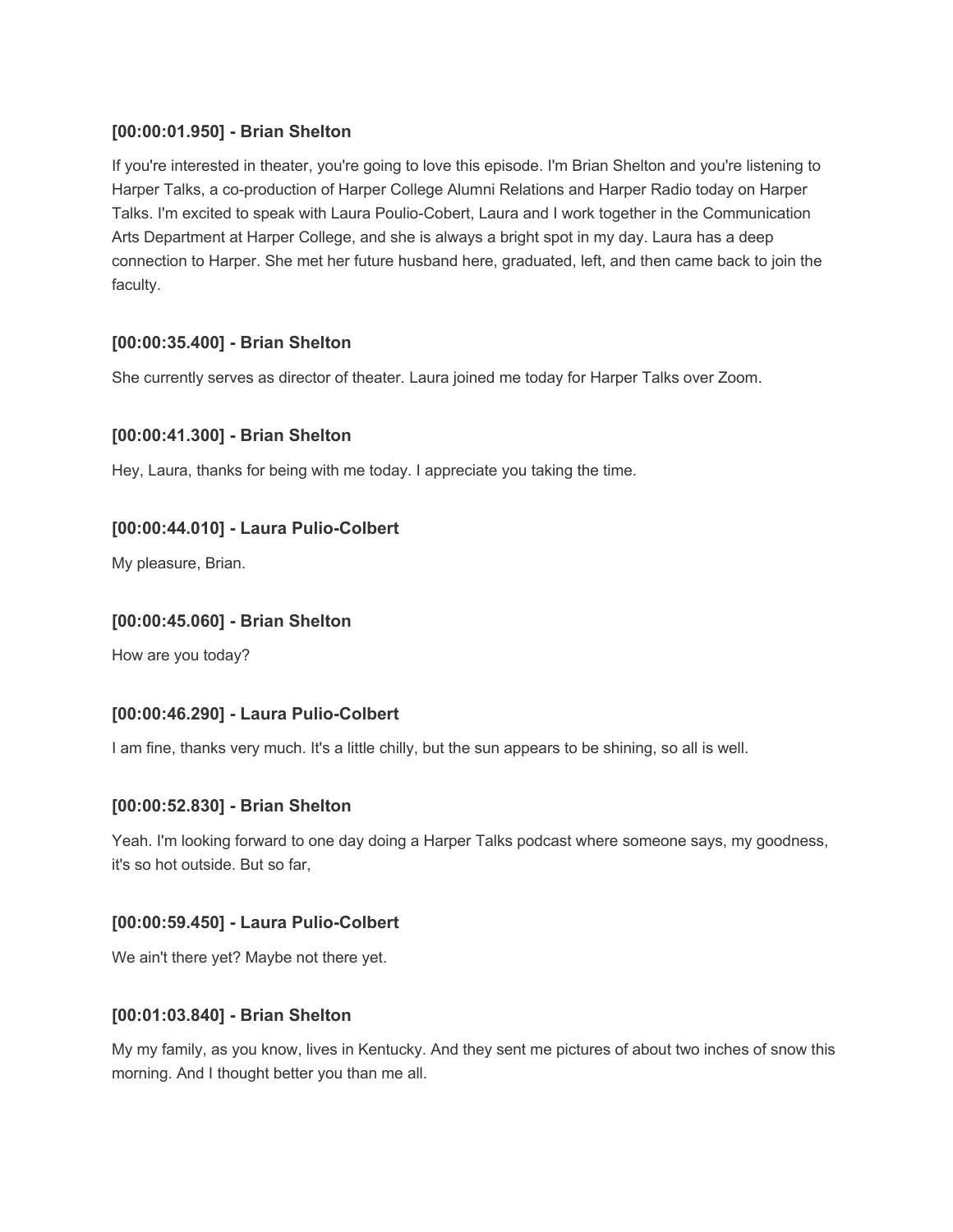## **[00:01:12.540] - Laura Pulio-Colbert**

They deserve it, Brian. That's right.

## **[00:01:16.290] - Brian Shelton**

Especially after the winter we've had.

## **[00:01:18.370] - Laura Pulio-Colbert**

That's right.

### **[00:01:19.800] - Brian Shelton**

So, Laura, I've always been interested. This happens every once in a while I meet someone who works at the college or whatever college you're working at, who went to school there. And I don't think that's is a common thing as some people might think that it is. I think it's pretty, pretty rare. But I wanted to go back to how you got to Harper College as a student. Obviously, you grew up in this area. So then and then you went to Harper College. But how did that come about? How did you become a Harper student?

## **[00:01:47.190] - Laura Pulio-Colbert**

Well, I guess we have to start way back in the beginning. And it was quite a while ago. And, you know, Brian, I'm part of a generation of women that was not necessarily expected to educate themselves. To be perfectly honest with you. My older sisters got married and had babies. And when I went to Schaumburg High School and I grew up in Schaumburg, went K through 12. But when I went to Schaumburg High School, there was no one saying, Laura Pulio, where are you going to go to school? Laura Pulio, what are you going to study? Laura Pulio, where where are your passions? There was no one there saying that at that time.

### **[00:02:26.450] - Brian Shelton**

Right.

# **[00:02:27.210] - Laura Pulio-Colbert**

I was always a performer. I always had a voice. I sang forever. And I started when I was I started very young, but really performing really performing around 12 or 13 is when that started and the vocals started around that same time. So I always was active at Schaumburg High School and I did all the shows and musicals and I was in all the choirs and the swing choirs and I loved it. But I couldn't I couldn't have cared less about most of the other subjects in school. I was a very unmotivated high school student. My grades were not great. I didn't know what my options were 40 years ago because no one laid them out for me.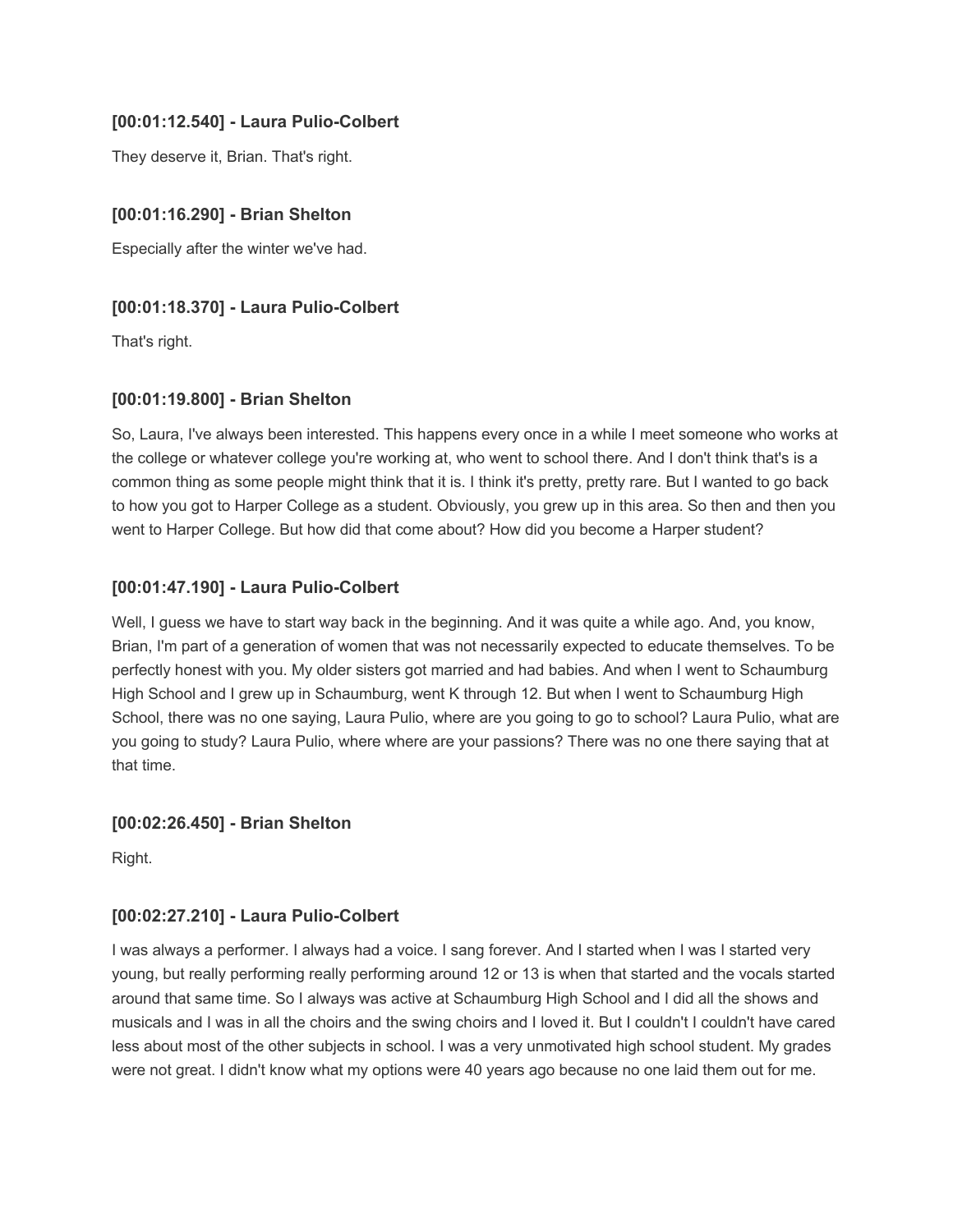But now I know what the options are and I know what the options are for this community. And I know the role that this college serves in terms of this community. I know the role that it served for me.

## **[00:03:27.870] - Laura Pulio-Colbert**

And I was able to accomplish some pretty remarkable things. And I doubt very much that anyone in Schaumburg High School would have seen that coming. But I met educators at Harper College who taught me to love learning. And that's what I learned at Harper, to love learning because I didn't know how to do that until I went to Harper. And Mary Jo Willis was my first acting teacher. And she helped me to see that I had potential and possibilities.

# **[00:03:56.160] - Laura Pulio-Colbert**

And so Harper, for me, was the place where I explored different subjects. My original major was music with the voice emphasis. And that's not where I went. That's not what happened with me. But that's what I like to tell my students. This is the place to explore. This is the place to try new things. This is the place to find your passion and then so many doors open for you. And so that's that's how I wound up at Harper.

## **[00:04:26.190] - Laura Pulio-Colbert**

I wound up there because there were not a lot of other options for me. But I learned to love learning at Harper and I'm proud to be able to pass that on to my students.

# **[00:04:35.250] - Brian Shelton**

Yeah, I have that conversation with students all the time because and I've talked about this on this podcast before. My original major was not communication. I was majoring in environmental and hazardous materials management and spent two years studying that. And that was a very costly mistake at a very expensive private school. And, you know, a place like Harper College did not exist for me. I certainly didn't know about places like that when I was choosing where to go to school, and I think that our students in this community, people in this community have an opportunity to go to an educational institution that is an excellent place to go to school and to figure out what the heck it is you want to do with your life.

### **[00:05:13.100] - Laura Pulio-Colbert**

Exactly. Yes. And my son is 18 years old and graduating from high school this year. And he'll be joining us at Harper starting this summer, actually is going to take his first year experience class. And I'm I'm proud of that. I'm really proud of it. And Tom's excited about it, too. I, it's interesting to come full circle this way and again, because this was never my intention. Teaching was not my intention. And certainly teaching at Harper was not my intention.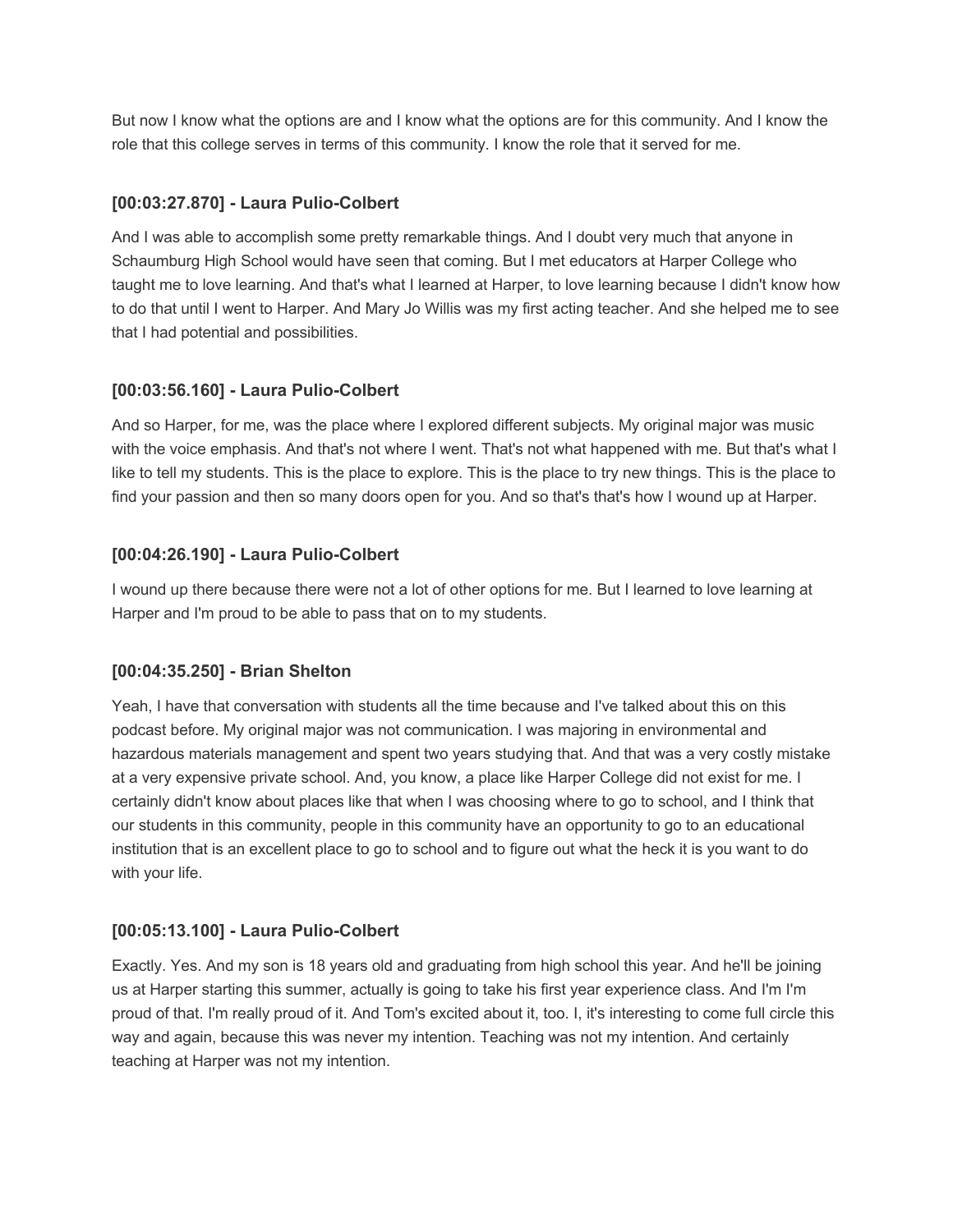#### **[00:05:42.170] - Laura Pulio-Colbert**

But it's interesting how life takes you. And that's the other thing I tell students all the time. Don't be afraid to change your mind. Don't be afraid to make a new choice. Your career is going to change at least 10 times in the course of your professional life. Get used to it and and educate yourself because you're educating yourselves so that you can make ethical choices in a complicated world, not because you can necessarily get a job that has makes more money, although that's helpful as well.

#### **[00:06:11.600] - Laura Pulio-Colbert**

But I wish kids would understand that. And that's that's where the disconnect is. I think sometimes. Yeah.

#### **[00:06:17.300] - Brian Shelton**

Education really in the last I really think the last 15 years has really been pushed as as a jobs program. And while that is very important, learning to be a person is a very big part of the educational process as well. And I think that's starting to get lost quite a bit in the last few years.

#### **[00:06:34.090] - Laura Pulio-Colbert**

Well, it gets lost, Brian, is the arts get lost because you see there is no college without art on a campus, whether it's music or the visual arts or the literary arts or theater, my art form, there is no heart without art. And you can turn us into a place where we where we we teach students how to work on a manufacturing line, which is great and helpful for some. But there's more to college than that. And I hope that we don't lose the original intention of the community college.

### **[00:07:13.580] - Laura Pulio-Colbert**

I was lucky. You know, I was I was a product of the community college generation, my mentors, people like John Muchmore and Mary Jo Willis and Marshall Litenta, you know, those people, they really brought community colleges to life for my generation. And I think that our country has moved in a different direction. And sometimes we focus a bit too much maybe on the jobs market and not as much on education for the purpose of developing a set of ethical standards that we live our lives by.

#### **[00:07:52.460] - Laura Pulio-Colbert**

We've lost that. And I do wish that that we would get back to that sometimes.

#### **[00:07:58.130] - Brian Shelton**

Yeah, totally agree with you. So I know this is going to, you know, never ask a lady her age, so. But what year did you graduate from Harper College graduated.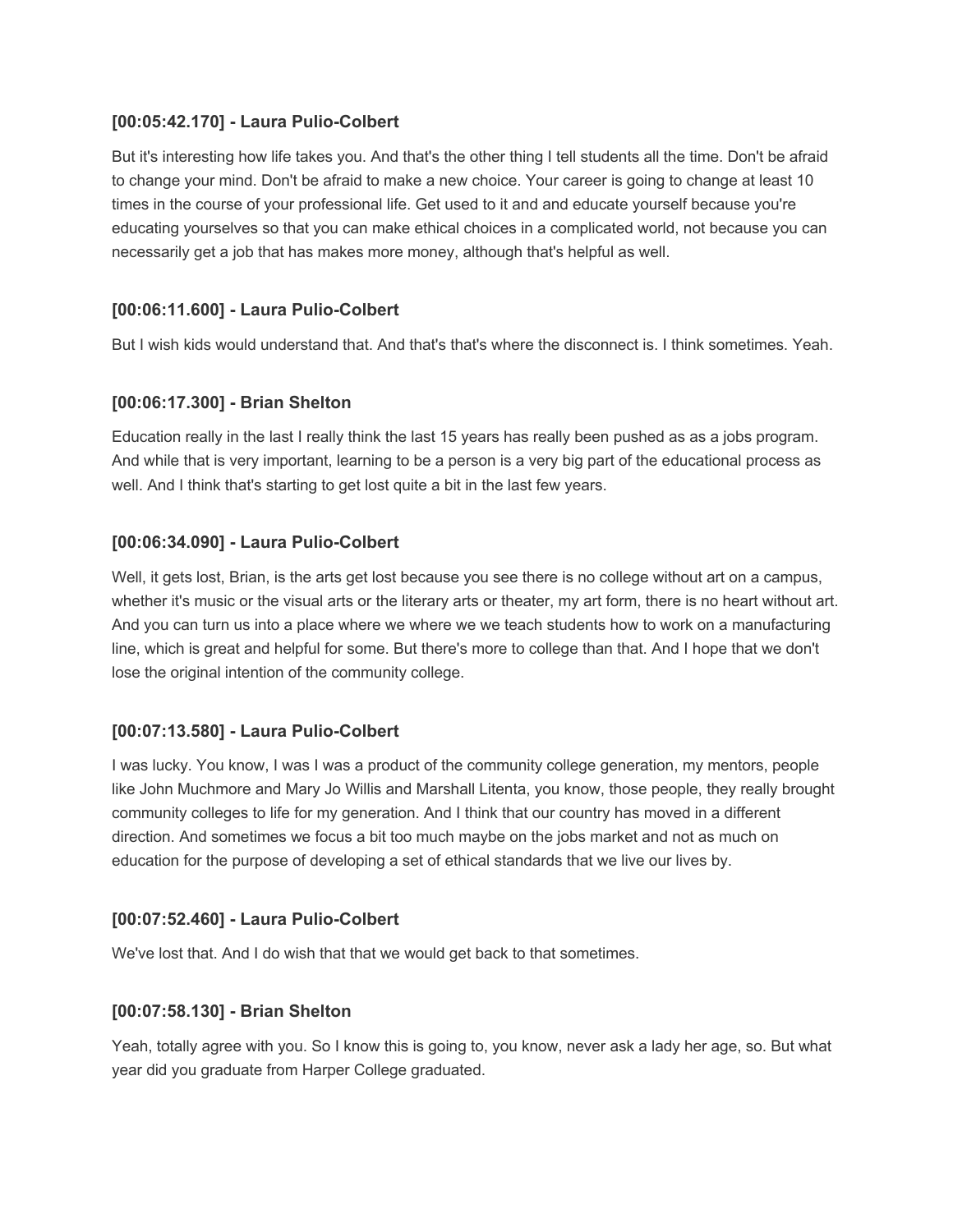#### **[00:08:08.150] - Laura Pulio-Colbert**

And I don't mind telling you this, Brian, because I'm celebrating, well, I did celebrate my twenty fifth year full time last year, but I graduated in nineteen eighty three. So I came to I was at Harper from eighty one to eighty three. I finished my associate's degree and I transferred to my four year school with junior standing and all my academic requirements completed, which is another thing I try to explain to my students. Finishing that two year degree was of great benefit to me because it allowed me to finish my four year degree in another two years.

### **[00:08:44.060] - Laura Pulio-Colbert**

I'll just give you an example. My brother was in school a little before me and he went to Harper for one year and then transferred without the degree and he wound up in school for five years, a total of five years as a result of not getting that degree. So that's another reason why I try to get our students to understand the importance of that degree. You are going to transfer into whatever school you select in the state of Illinois. I know private schools are a little more complicated, but for me it was Illinois State University.

### **[00:09:15.320] - Laura Pulio-Colbert**

I transferred in junior standing, all my academic requirements completed. No English, no math, no science theater for two straight years. It was like a real conservatory environment as a result of that. So there's great benefit in getting the degree. You're going to save yourself money, obviously, but you're going to save yourself time too, my brother and I are great examples of one who gets the degree and one who doesn't and what that means at the end of the day.

### **[00:09:42.590] - Brian Shelton**

Yeah, it certainly does make a difference. Now, I've only been at Harper for seven going on eight years now. And of course colleges evolve and change over time. And I was curious, what was Harper like in the eighties? Because, you know, the eighties themselves were interesting. What was Harper like in the early eighties?

### **[00:09:57.230] - Laura Pulio-Colbert**

Much more. Much? More open, much more much more active, more student engagement. That's the biggest thing that I notice the difference with. We did shows and musicals and plays and things like that, and we had really large casts we never wanted for student involvement. That's another thing that's shifted over the years as the college has taken on more of a community position because we get, for example, actors from the community that come in and audition and things like that.

### **[00:10:36.300] - Laura Pulio-Colbert**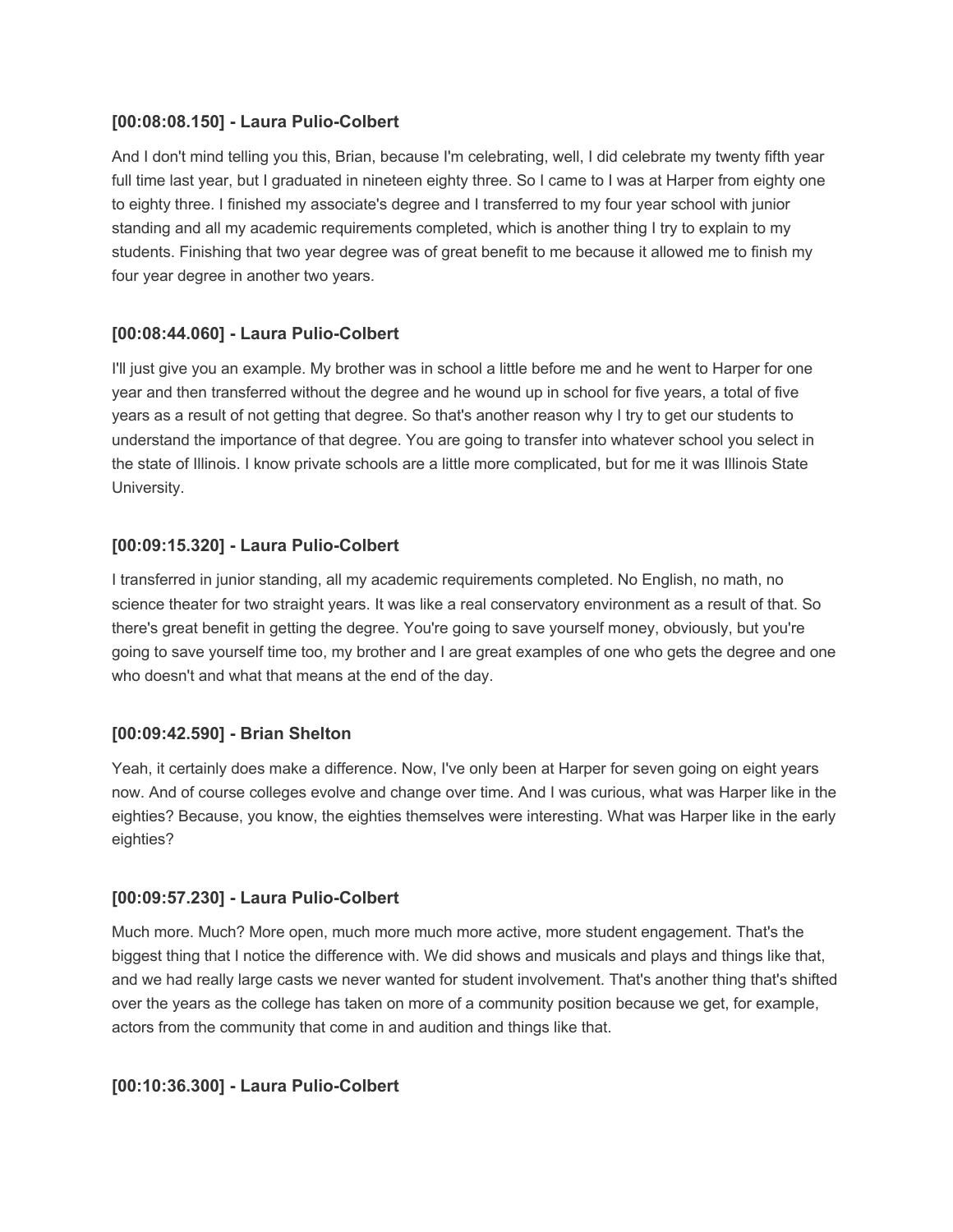There's a difference. And it's a really fine line, though. It's it's tough because I'm trying to walk this line. I'm trying to fulfill the needs of our students, our traditional students who are coming from high school and trying to finish this up in two years and moving on and also the community who's coming back for enrichment and engagement. So, you know, it gets complicated. But back in the day when I was a student, there was more focus on that traditional student, Brian.

## **[00:11:05.610] - Laura Pulio-Colbert**

There was more focus on transfer programs. There was more focus on where you went after this, as opposed to seeing Harper as the end game, which I think the involvement of business in in our college has changed the way that we we approach it and what we offer our students and what we focus on. But back then, it was all about the transfer, I got to be honest with you. And it was very busy and active. Oh, my God, it was insane.

## **[00:11:38.040] - Laura Pulio-Colbert**

You know, the people used to smoke on campus and.

## **[00:11:42.600] - Brian Shelton**

Yeah, I mean, certainly a different place that I think that part of the reason with student engagement is that students have so much. They they both have so much more that they can do on their own now, but also so much less. And I see so many people who would just and this is me being old, but I see so many young people today who would just just happily sit at home and stare at their phone. Right. And do whatever it is that they do on their phone rather than go out and actually sit and have a conversation with someone or walk across the campus with them.

### **[00:12:12.840] - Laura Pulio-Colbert**

Yes. And I'm so I'm so torn on when we say that stuff, because if we do some sound like, you know, we sound like the old people because we are the old people, because we don't understand. Well, you probably you're young, so you get it. But we don't understand the technology. So I try to avoid things like when I was young, you know, and why don't you and I have to do research papers with a card catalog, you know what I mean?

### **[00:12:38.190] - Laura Pulio-Colbert**

I mean, I try to avoid those kinds of conversations, but I understand exactly what you're saying. There is a difference. There's a big difference. We were engaged in a way that I am watching students now, and especially after the pandemic, Brian, they they almost expect that a college education is something you purchase, you don't earn. And that's an issue.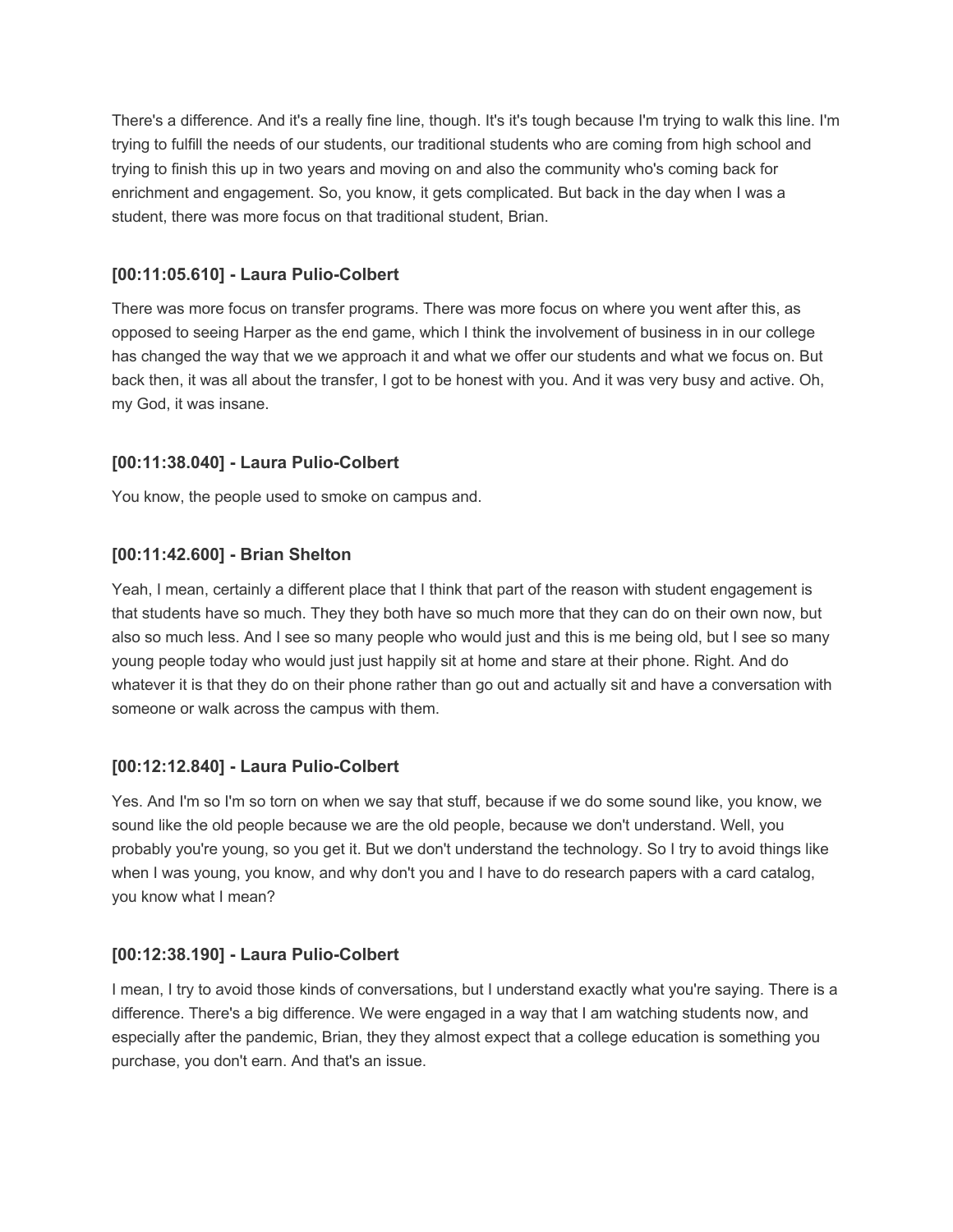#### **[00:13:05.790] - Brian Shelton**

Yeah, that's been an ongoing conversation I've had with many educators is that college is about collecting a number of credits to get a degree, not about actually learning something or earning something. And I find that disturbing.

## **[00:13:19.470] - Laura Pulio-Colbert**

Sad. It's sad because my mentors OK, it's 40 years later from the time that I started college and my mentors are still a part of my life. They've been there for the for my my marriages and for and for the birth of my children and all of my milestones on campus. And as a matter of fact, I've got, you know, Mary Jo and John and Marcia all coming back to work on a project this fall with us for the radio show project.

### **[00:13:54.990] - Laura Pulio-Colbert**

So there's a sense of connection and community that I think contemporary students are missing and I feel for them. And so I try to help my students find that experience through my discipline and the best way that I can. And by engaging and and doing projects that that are creative and and really pull students into this process.

### **[00:14:26.700] - Brian Shelton**

Hey, speaking of husbands you met, what would be your now husband at Harper College? How'd that work out?

### **[00:14:34.500] - Laura Pulio-Colbert**

I did. I did. It's the best story. It's the best story. We played husband and wife in a production of Chapter Two by Neil Simon when we were 19 years old. And we were very good buddies, super good friends. We we were we he used to date my boyfriend's sister. So we double dated a lot when we were young. We we spent holidays with his family, with with the sister, me, with the boyfriend, he was a guest at my first wedding, he's in my first wedding video.

### **[00:15:08.370] - Laura Pulio-Colbert**

When I married the other guy, which is hilarious with his Harper girlfriend and all those other Harper people that I met when I was 19 years old. So, yes, Sean and I met at Harper. Now, what I did not know at the time was that he was secretly in love with me, which I kind of love. You know, it's sort of romantic now that I realized that, but I was too young and stupid to understand any of that.

### **[00:15:32.850] - Laura Pulio-Colbert**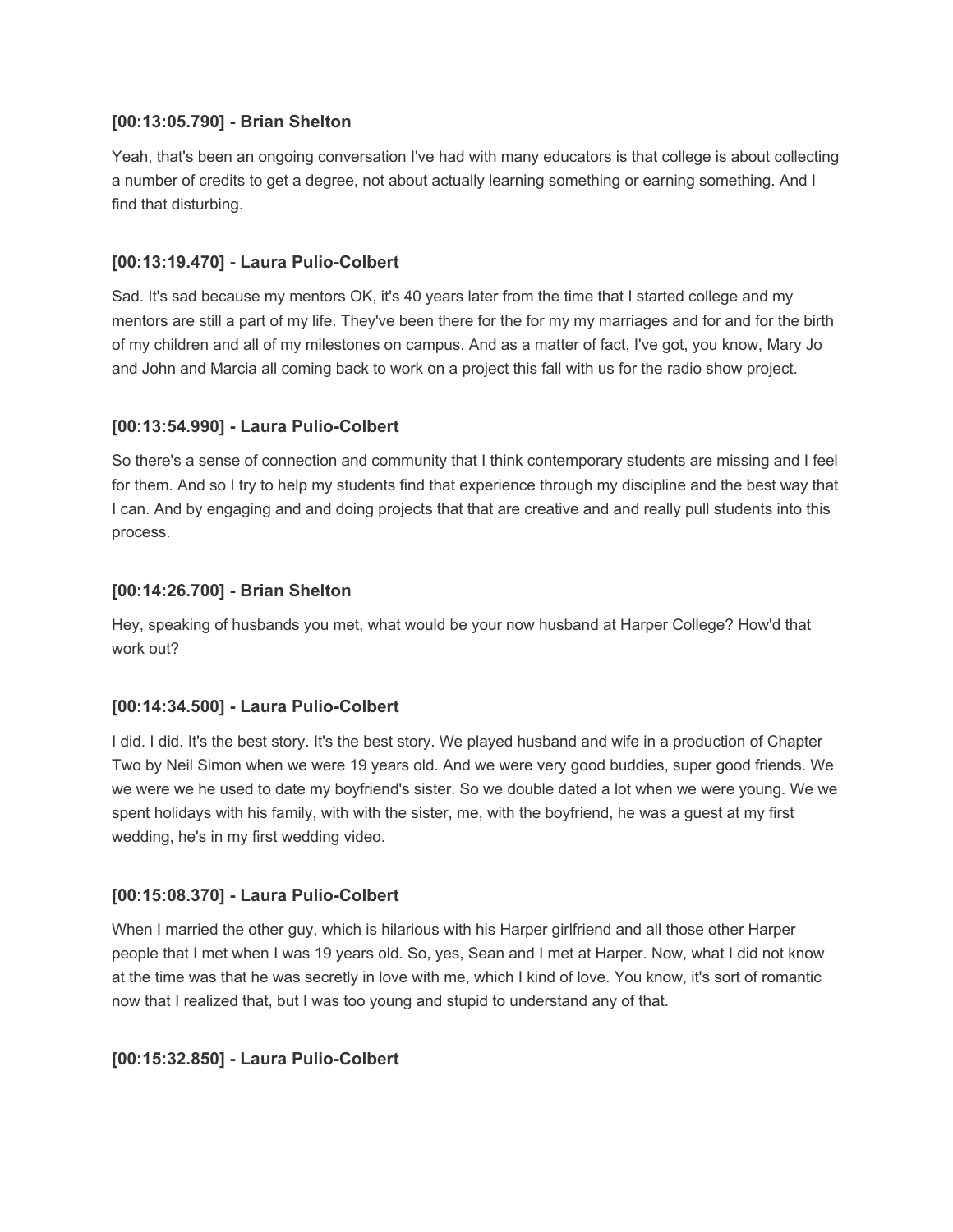So so 15 years after that, after my first marriage dissolved and I found myself back in Chicago after being in other places, Sean and I had dinner and I found myself falling in love with him over a Buffalo chicken sandwich at Max and Irma's and I'm not kidding it literally, Brian, it was like a light bulb, like I had the buffalo chicken sandwich in my mouth and a light bulb came over Sean's head at, like in front of me. And I went, wait a minute, I'm sitting here complaining about somebody I'm dating with this wonderful guy who's saying all the things that I ever wanted to hear. And and so there you go, full circle.

# **[00:16:16.550] - Brian Shelton**

It's a great story. I mean, we read so many interesting people at work, and I know..

# **[00:16:20.810] - Laura Pulio-Colbert**

I love our story and I don't think many people are aware of it. And as a matter of fact, they asked us to do a little film for the awards banquet thing that's coming up. And so they asked those of us celebrating twenty five years to give our fondest memory. And so I did do a little something and talked about the fact that meeting my husband, how could you know? Sometimes I still wake up and think, how did I get here all these years later? But here we are. It's a beautiful story. And so Harper's, you know, I'm a product of the community, like I said, K through 12 and Schaumburg. This was my community. This was my place. And I met my partner and I found my passion and I'm able to continue my art. And I'm a lucky, lucky woman.

# **[00:17:12.020] - Brian Shelton**

After Harper, you went to to ISU. And then what happened after that?

# **[00:17:17.930] - Laura Pulio-Colbert**

Well, I went to ISU and I studied theater with an emphasis in acting and directing. And I was an actor. I trained as an actor and I intended to be an actor. When I finished up at ISU, I actually long story short, I wound up at the University of Minnesota. U of M, on the Minneapolis campus for a year after I was done at ISU and I was in their graduate actor training program and it really wasn't what I was looking for.

# **[00:17:52.460] - Laura Pulio-Colbert**

So while I was at the University of Minnesota, I came upon the National Theater Conservatory and wound up wound up auditioning for the conservatory the next year. And then eventually I left Minneapolis and I went to the National Theater Conservatory, which was one of the premier actor training programs in the country. I studied, eventually went to the National Theater Conservatory, where I got my my master of Fine Arts degree with an emphasis on acting.

# **[00:18:23.330] - Brian Shelton**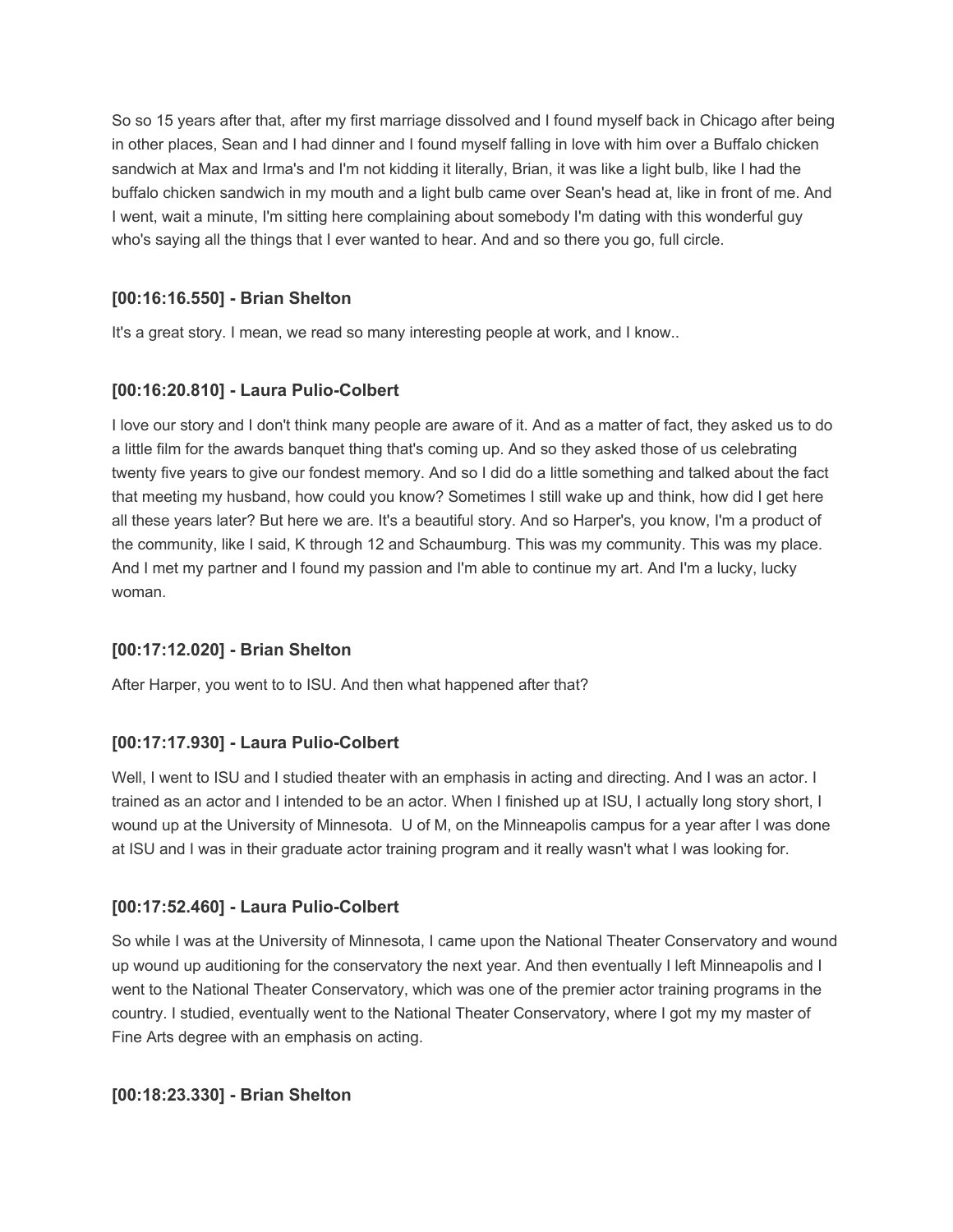And then how did that lead back to Harper? How'd you get back here?

## **[00:18:26.210] - Laura Pulio-Colbert**

You know, I found myself working. One of the things that happened at the conservatory is that the company it was the Denver Center Theater Company, the conservatory was the educational component of that professional theater company. So the company had the option of picking you up when you were done as an actor, which they did. So I wound up getting my equity card as soon as I graduated and was hired by the company immediately.

### **[00:18:52.280] - Laura Pulio-Colbert**

It went right into working as an actor and I did that in a number of places around the country and across the world. I got to study in Moscow at the Moscow Art Theater when I was a student at the conservatory.

### **[00:19:08.090] - Brian Shelton**

What was what was that like? What was that like studying in Moscow? And living there?

## **[00:19:10.640] - Laura Pulio-Colbert**

Literally it was amazing. I mean, if you see this right here up on the wall, if I scan it up a little bit, you'll see April 10 through twenty nineteen eighty nine. And so I was there the year that communism fell, but before the end. So Gorbachev was in power, glasnost, perestroika. We were one of the first groups of students that was allowed to travel to the Soviet Union.

### **[00:19:42.820] - Laura Pulio-Colbert**

And now everything opened up dramatically in November of that year when communism fell. But I saw the last May Day parade on Red Square. I stood there and watched it in that May 1st of nineteen eighty nine. So. It was a fascinating, the most amazing experience and to study with some of the artists that I studied with this long, convoluted story, but I was there with the entire third year of the Juilliard School. So were two students from the conservatory, two from UCSD, two from UCLA and the entire third year of the Juilliard School, which included Laura Linney, Tim Blake Nelson, all that one who is in Big Love, Jeannie, Jeanne Tripplehorn.

### **[00:20:32.040] - Laura Pulio-Colbert**

I mean, it was it was a remarkable group of folks to be studying with. And we were all young. We were we were very young people. But and we one of our teachers was the great grandson of Constantine Stanislavski. So it was extremely exciting. And at the time, I had an acting teacher, my lovely Tatiana Bellona, Tanya Beloff, who teaches acting at North Carolina School for the Performing Arts now, but she was there with us as well.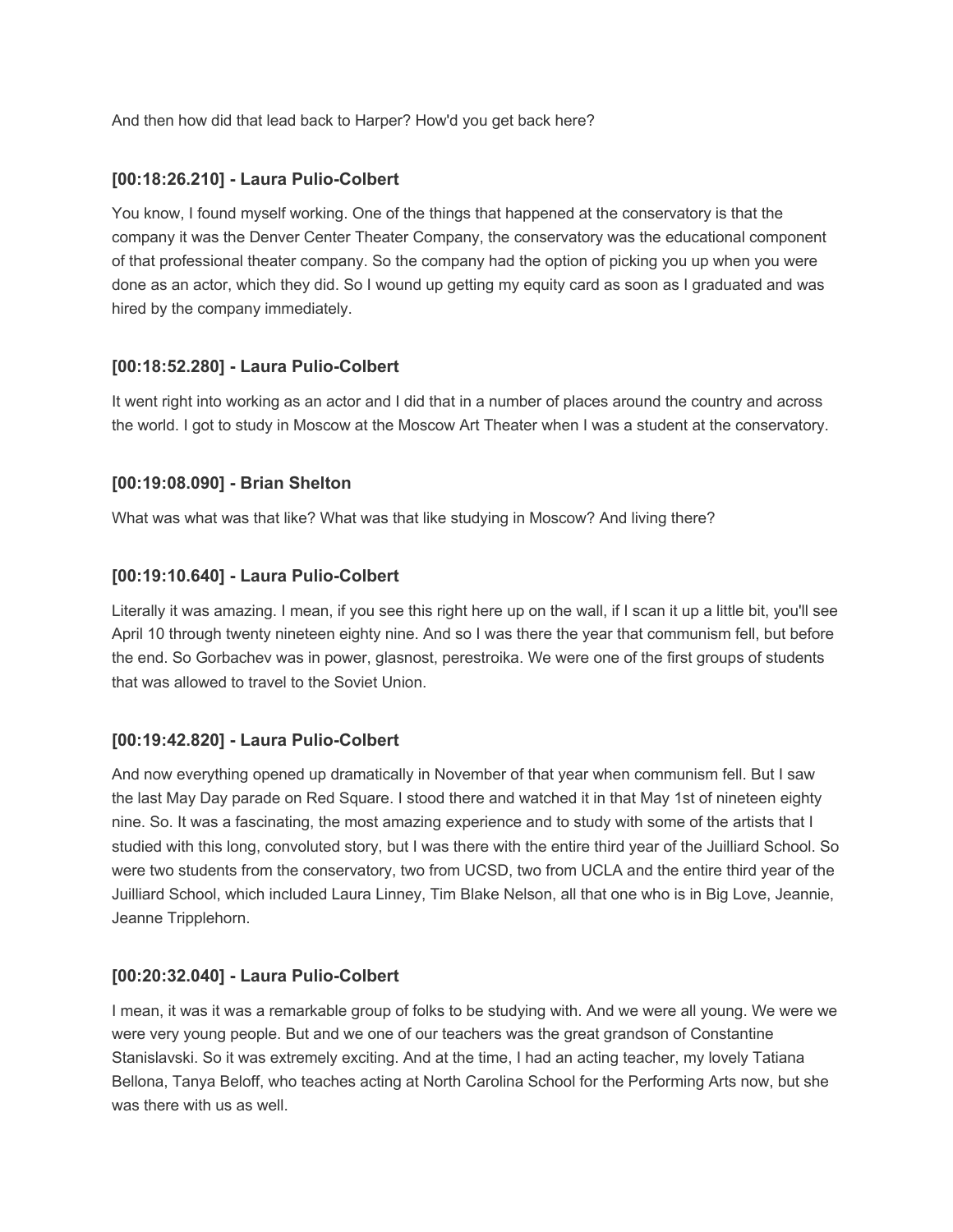## **[00:21:06.840] - Laura Pulio-Colbert**

So I was there with my student or my teacher who had defected, you know, a la Baryshnikov, you know what I'm saying? I mean, back in the day when it was difficult to get out, and so we went back with her. So it was just remarkable. It's an amazing experience. I remember watching an entire production of Uncle Vanya in Russian, which I didn't speak, and I was at the Mahad at the Moscow Art Theater. And I was I was so mesmerized.

# **[00:21:37.020] - Laura Pulio-Colbert**

It was like I understood every single word, you know, to see Russians doing Chekhov. I could never wrap my head around Chekhov because it's so culturally specific. OK, and what I realized, what I learned when I was in Russia was that our cultural heritage and background obviously impacts us and helps us to understand and wrap our head around things. I'll give you an example. When I was there, I watched the Russian students do a production of The Crucible by Arthur Miller.

## **[00:22:14.440] - Laura Pulio-Colbert**

Now, Arthur Miller for us is like breathing. We understand what was happening when Miller wrote the piece. We know why Miller wrote the piece. We know about the the Red Scare. We know about McCarthy. We know about everything that comes into play. Well, when you're in Soviet Russia, they don't necessarily know that information. So they're playing the crucible with a cultural perspective that they can't even begin to wrap their heads around in the same way that I'm playing Chekhov and trying to understand a Russian family drama, trying to understand the makeup, the relationships, the nature of the family itself.

### **[00:22:58.540] - Laura Pulio-Colbert**

So I always struggle with Chekhov. And then when I got there, I saw them trying to do Miller. I went, oh, OK, I get it now. It's ingrained. It's inside of us. It's our DNA. You know, it's why my African-American students have have a connection in a way to the to say, for example, August Wilson's work that I can never wrap my head around fully. I'm a product of this culture. But but fully wrap your head around.

### **[00:23:32.020] - Laura Pulio-Colbert**

There's something in the DNA. So that's that was interesting to me to to see Russian drama done properly, then to understand how to interpret that and attempt to do it as an American actor. Fascinating. The other thing, Brian, that was really interesting is that, you know, American actors, what I learned was that American actors had really bastardized the Stanislavski system. You know, even, you know, Lee Strasberg and Stella Adler. And I love them.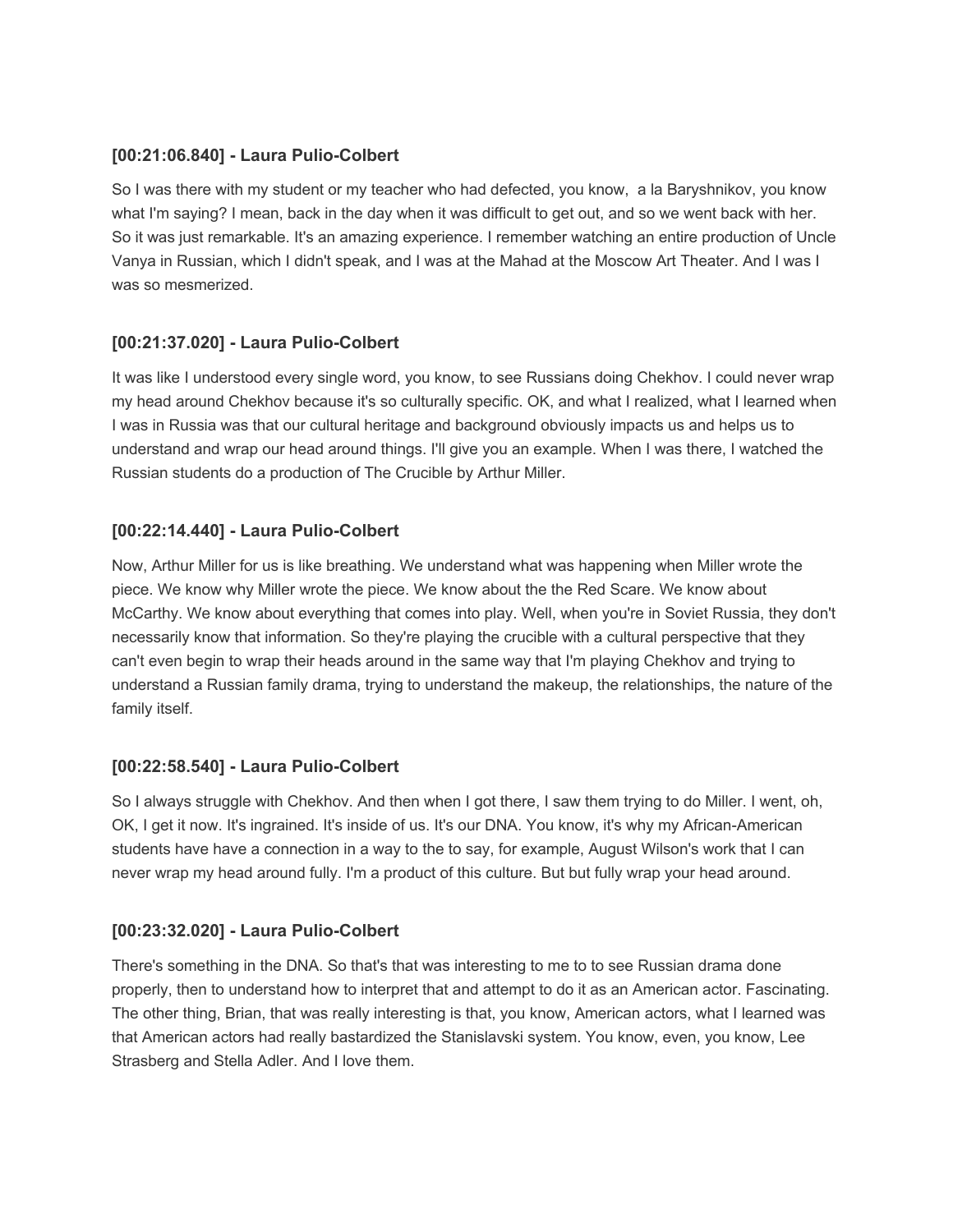#### **[00:24:03.400] - Laura Pulio-Colbert**

And I did all the I've done all the emotional memories and the recalls and I get all of that. But I think in a sense, American actors have didn't fully understand what Stanislavski was trying to say when he said, we inhabit the character. Yes, we have to obviously have an a thorough understanding of the background of the character in order to address it. But sometimes, Brian, acting is really not particularly complicated. OK, there's certain roles that fit you like a glove.

### **[00:24:39.970] - Laura Pulio-Colbert**

And so you don't have to do much but breathes truth into them. And I think that we work too hard. I think that American actors tend to want to make something right. And in that desire to want to make something right, you make it wrong. You know, it's about listening, responding organically and truthfully. 95 percent of what we do is is based on realism. But there is another five percent where we need that training. We need to understand how to use our bodies and our voices to get to those other places.

#### **[00:25:16.840] - Laura Pulio-Colbert**

But acting is very easy. Once you make that discovery. It's shocking what you can do. It's shocking. I don't think a lot of young actors realize that. And I don't think a lot of I don't think a lot of acting teachers realize that. I think that we should be bringing our students toward organic truth and simplicity. And sometimes I think we complicate it. That's what I learned in Russia. Stop complicating it.

#### **[00:25:47.770] - Brian Shelton**

Don't don't make it so darn difficult. Right? Yeah. I have to tell you that as a as a former filmmaker and someone who's been exposed to quite a lot of theater doing tech and things like that, that one of my absolute favorite things is watching rehearsal. I love going to. And when I have the opportunity to sit for a week and watch the rehearsal of a stage play and see the actors doing their thing and seeing them grow into that role, I mean, and for you as a professional, that just must be and that as a director, it must be so very rewarding, especially when you get to performance night.

#### **[00:26:21.100] - Laura Pulio-Colbert**

It is. And and, you know, the other thing it's so funny, you know, going back to that idea that our careers change, you know, there was a time that I could never imagine not acting. I could never imagine. I always tell my students I never needed a shrink until I stopped acting because I always had an outlet for all of those emotions and feelings that are part of what makes us human. And when I stop. Acting full time, I never I didn't have that outlet anymore, so it did become more complicated to to carry those burdens that I was able to release in performance.

#### **[00:26:57.590] - Laura Pulio-Colbert**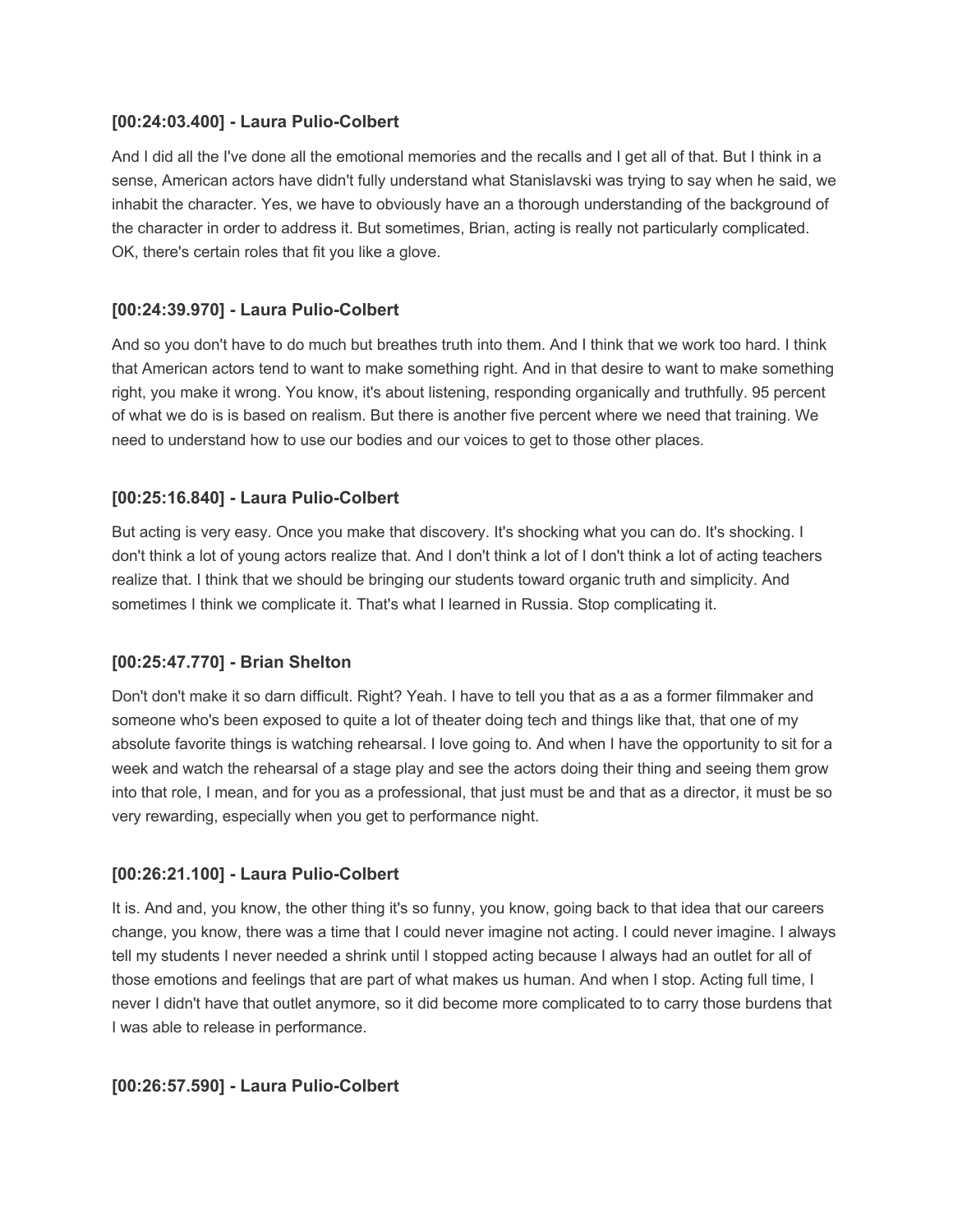But I've got to tell you, the thought of performing now is, I mean, it literally makes me makes my heart pound. I don't want to do it. The only the old and especially alone. I love singing with the Chicago artist, Corral. I do that still and I love doing choral work. And I will sing any day of the week. But don't ask me to solo. And you're talking you know, the other day I was sitting with my husband going over. He was like, sing me this song, see me that song, sing me the song, you know, pieces that I did when I was young, roles that I played that I sort of forgot that I played. And Brian, I swear to God, some of these songs were 10 frickin minutes long. I mean, you know, Mr. Snow from Carousel, it's like a 20 minute song. And I was thinking to myself, how did I do this?

# **[00:27:50.480] - Laura Pulio-Colbert**

How did I do this? Because the commitment physically was just mind blowing to me. So it's funny because my husband still enjoys acting and I don't not at all. So, you know, I'm always looking for the excuse as to why I don't have to do it. Like, for example, in the fall, I will direct the project. And as the director of the project, I will be very busy. So I I'm always looking for an excuse.

# **[00:28:21.080] - Laura Pulio-Colbert**

And it's not that I won't, you know, I mean, I you know, I did the voiceover work on that Zynga game. I mean, I, I enjoy doing things like that, but I just don't I don't want to be on stage.

# **[00:28:33.350] - Brian Shelton**

It's so funny to hear you say that because I have a lot of former students are like, well, you're not a filmmaker anymore. And I'm like, no, I don't, I don't do any of that anymore. I, I take I no longer take any joy in the process of putting something like that together. Like I enjoy teaching other people about it. I enjoy showing things to other people so that they can understand it. But I just don't want to do that anymore.

# **[00:28:57.080] - Laura Pulio-Colbert**

That's exactly right. That's exactly how I feel. And I don't think a lot of artists get it because I realize that a lot of artists want to continue to do their thing, their thing, what they defined as their thing. But my thing is different now. I like the visual picture I am able to create. I don't I don't think of it as me. I think of it is how can I create a visual through sound and light and movement that moves an audience that that makes an audience feel?

### **[00:29:31.820] - Laura Pulio-Colbert**

That is the challenge for me. That is that is the challenge. And that is how. How. How I work with students and I have such admiration for their bravery, you know, I guess when you're young, you're just.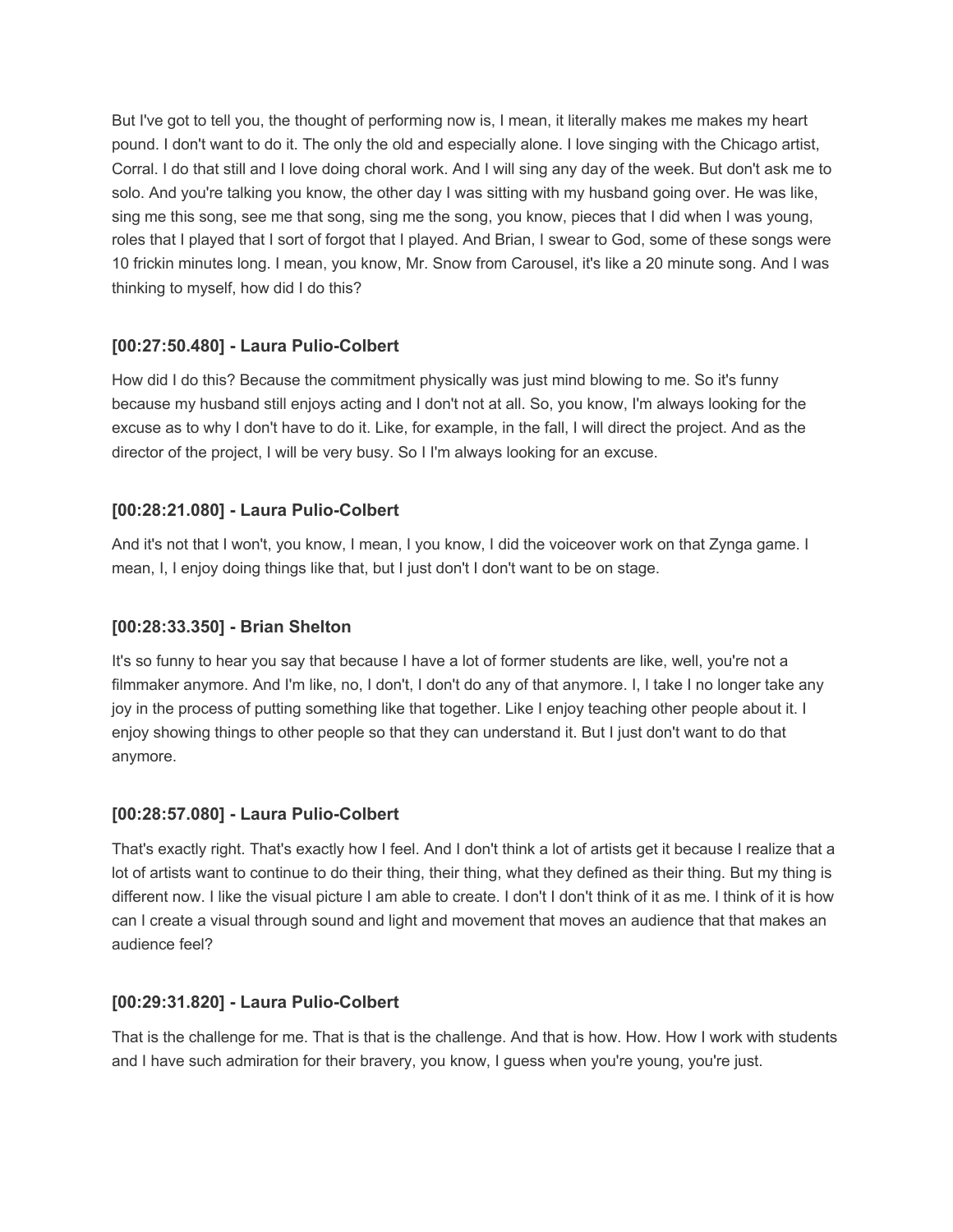#### **[00:29:50.960] - Brian Shelton**

Brave or stupid, you know, one of the two.

#### **[00:29:55.340] - Laura Pulio-Colbert**

Or stupid, I don't know, I don't feel is brave anymore, right? I don't feel if I had to do it, yeah, I do it. But I think about even you know, the other day Mary Jo said, well, are you going to sing something? You know, you can sing something. No, I don't want to sing something. Don't make me sing something. You know, I'll sing with a group. But no. Yeah.

#### **[00:30:13.250] - Brian Shelton**

You know, a couple of years ago, they asked me to host the Ted X Expo at the Harper College. And I walked out onto the stage to speak for the first time. And I thought I was going to just lose my lunch on the podium. And it's like here you stand in front of people all day long, every day of the week, speaking to them and teaching and demonstrating. And then you walk out onto a stage and all of a sudden, like all of this wave of terror comes over you, you know. So, yeah.

### **[00:30:37.640] - Laura Pulio-Colbert**

Well, it's the first moment, which is also. And that never went away, Brian. You know, I mean, I do remember I do recall like that first moment of getting on stage. And I always tell my actors, you know, I heard someone say this once and I can't remember the name of the actor, but he said the hardest part about doing a show was walking from your dressing room and getting on stage waiting for the curtain to rise. Because once the curtain rises and you begin, if you're a good artist and you're a good actor, you're there, you're just present and you live truthfully in the moment, whatever that moment is.

### **[00:31:14.600] - Laura Pulio-Colbert**

And so you're good. You forget about everything else. That's easy to do when you're an equity actor and you're doing 90 performances of Henry, the eight parts, one and two. You know what I mean? It's an easy thing to do to get on stage day after day after day and give those performances. It's complicated, Brian, when we don't do it as often and you and I don't do it as often. So, yeah. Can I stand up in front of a roomful of people and be charming and say everything that I need to say to make everyone have the best freakin experience ever? You bet your sweet Bippie I can. But it's not easy. It's it's not easy. It's a it's something that's that's difficult. It's it's it's a gift. And I'm glad that I can do it, but I don't think everyone understands how difficult it is.

#### **[00:32:06.950] - Brian Shelton**

Yeah. I've met so many people over the years who are professional speakers or work in a role that requires them to be a professional speaker. And if you really get to know them and really get the sit down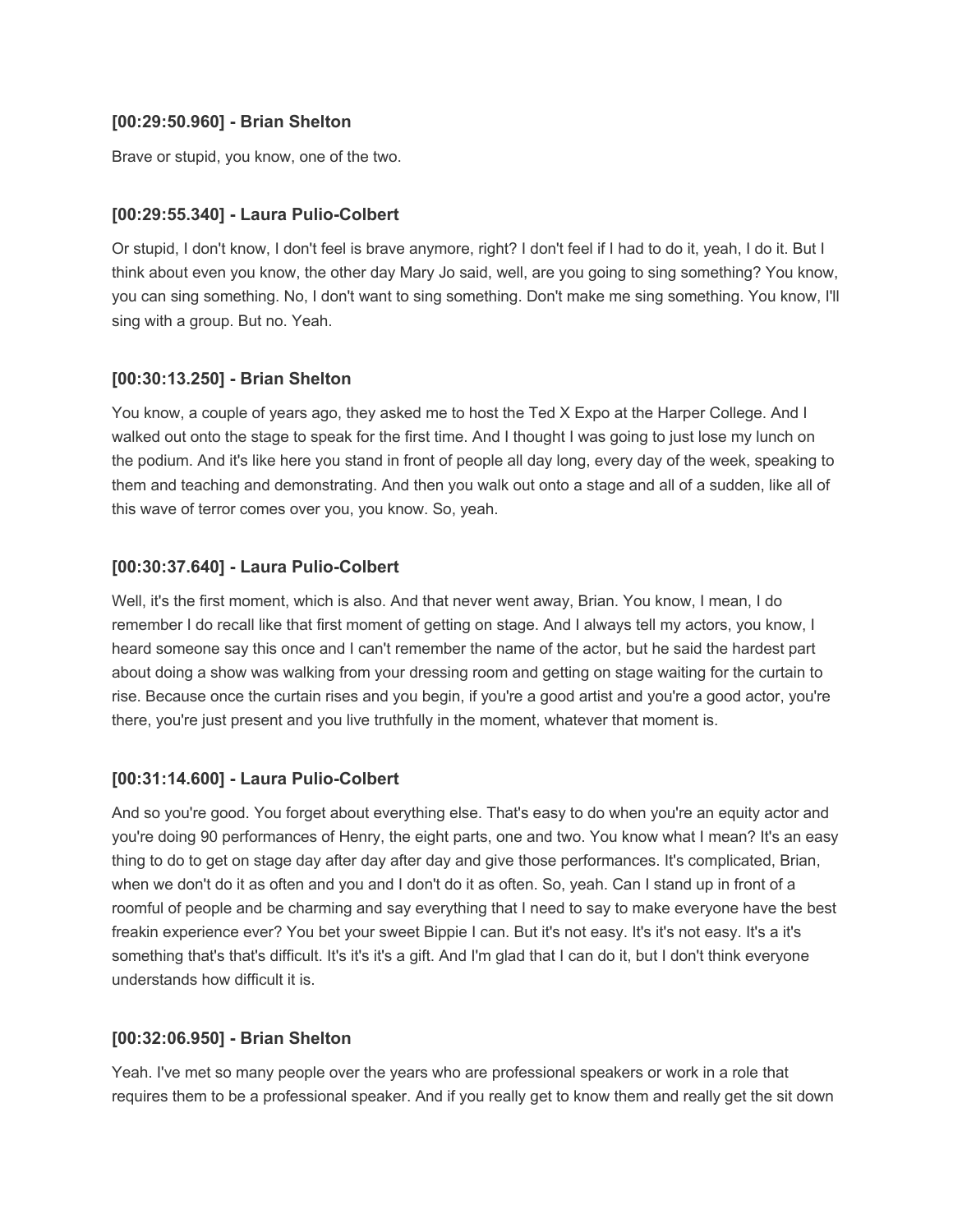and talk to them, they're terrified of it. They hate it. They had every minute of what they do. And I always talk to my speech students back when I talk speech about that, that, you know, it's just something that you do. You have to harness that power within you and make it happen.

## **[00:32:33.420] - Laura Pulio-Colbert**

Yes. And most of it is about it's about talking yourself into it. And as I say to my speech, students never let them see you sweat. I don't care if you're nervous. I don't care if you're scared. I feel for you. I empathize because I've been there. But don't tell me about it. Don't tell them about it. Don't walk up to that podium like you're afraid. Walk up like you own it, own it, fake it, fake it till you make it.

## **[00:33:01.730] - Laura Pulio-Colbert**

As I tell my students, fake it. And you know, Brian as well as I do that in time with insight into who we are. And as we become more secure with ourselves, this process gets a little bit easier for us. So now I can have this conversation with you easily where when I was a young person, I might have had to think, you know, time heals all fear in that regard.

## **[00:33:28.780] - Brian Shelton**

I love what you're saying about faking it till you make it, because we say that all the time. And, you know, I advise the campus radio station. I have students who are coming there and they're terrified. And I'm like, you know, this is college radio. It is the safest place in the world to make a mistake like that. That is what we are all about. Go ahead. Go on there. Screw it up. I don't care.

### **[00:33:45.590] - Brian Shelton**

I mean, try your best. Right.

### **[00:33:47.450] - Laura Pulio-Colbert**

And that's and that is the most important thing that I communicate to actors as well. You are so worried about doing it wrong that you making zero choices, you'll never get the job, make a mistake or mess it up. I can't tell you how many actors I've cast whose auditions were not super. They weren't. But it wasn't necessarily about the audition. It was about the energy or the nature of the person that drew me to them. But listen, it's like Michael Short leaves audition book.

### **[00:34:23.990] - Laura Pulio-Colbert**

One of the one of the twelve guideposts is game playing and role playing. Game playing. OK, as an actor, you better enjoy the audition process. Otherwise don't be an actor. Don't tell me I hate auditioning. Don't walk in the door like you're petrified. If that's how you feel, you're in the wrong business and there's nothing that I can do to change that for you. OK, rejection is part of the game.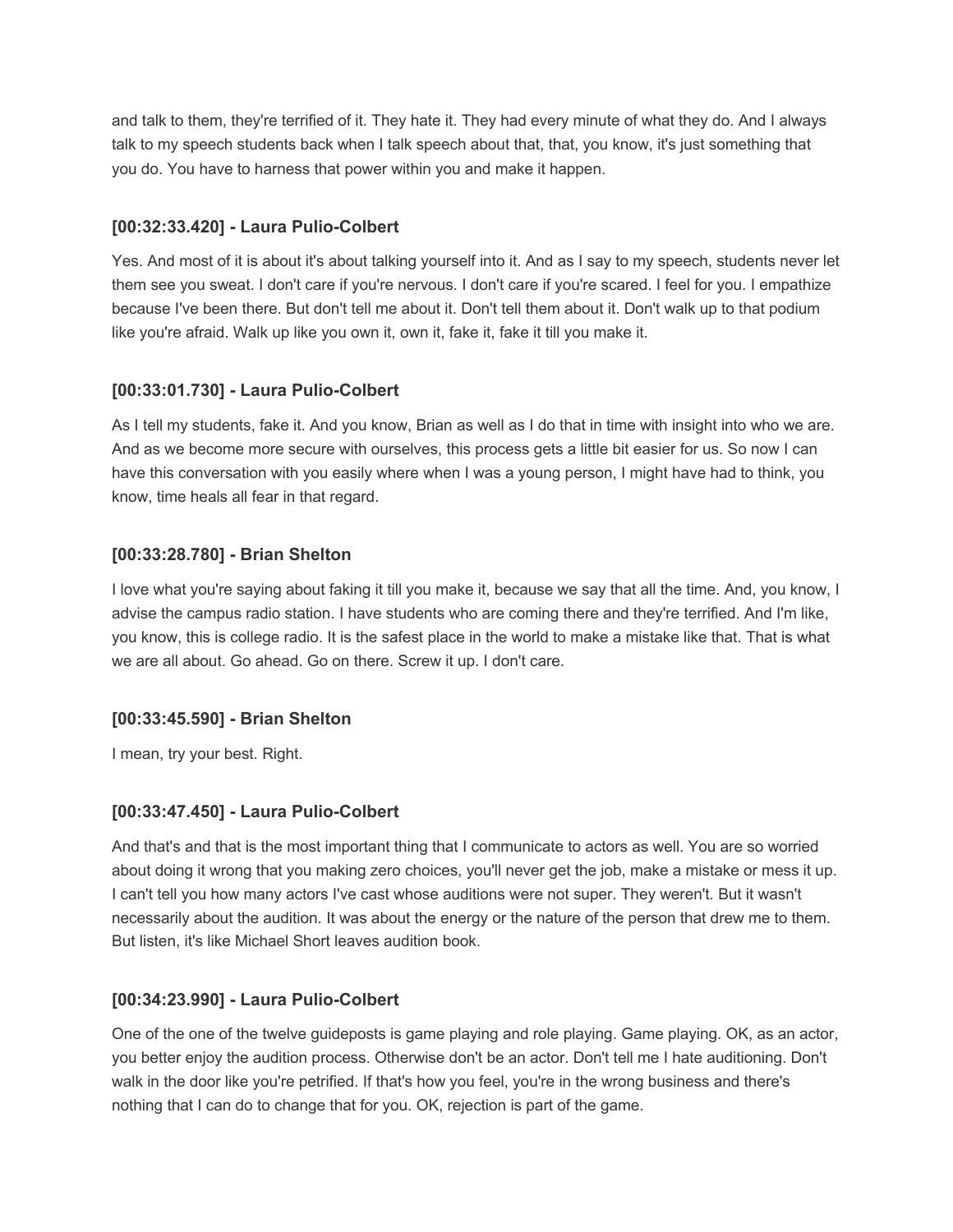## **[00:34:49.610] - Laura Pulio-Colbert**

It's part of. Again, gosh darn it, I love going into a room full of chicks that look like me when I was a young actor, I loved it. Come on, bring it up. Let's go. It doesn't mean that. I mean, or or cocky or overconfident. None of that. I know who I am. I know what my strengths are. Gosh darn it. And I know what my weaknesses are, too.

## **[00:35:12.110] - Brian Shelton**

And I like what you say about making a mistake because it's something that I always address to students as well. Is that swing and miss. But swing, I mean, swing like you're going to hit it right out of the park, you know, and if you miss.But you took the swing.

## **[00:35:27.320] - Laura Pulio-Colbert**

So swing. Brian, a great story I tell my students about swing and miss. Right. I when I was young actor, I was auditioning for a production of nonsense and I had my song ready in my monologue, ready. And I knew there was a dance audition. I was always a pretty good dancer, but I never studied tap, OK, so I was not a tapper. So I went to the audition and I noticed all these other chicks had their tap shoes with them and I thought, Oh, did I miss something? Is this a tap audition? Because it's going to be an issue. And I mean, they were like stretching. They were ready to tap, you know, so we get in line. There's there's a there's a stage full of people. Generally, directors create rows. Right. And I position myself in the back row because I figure I'll have more time. They keep moving the rows forward in the front row, goes to the back and you keep moving forward.

### **[00:36:21.860] - Laura Pulio-Colbert**

So I position myself in the back row. There's probably five or six rows ahead of me that are moving up as we're learning this piece and as I'm getting closer to the front where they're going to really see me, I'm thinking to myself, I can't do this. I, I, I can't do this. This is not going to be good. This is going to be very, very bad. I'm going to look very, very bad.

# **[00:36:41.780] - Laura Pulio-Colbert**

So at the very last moment I said, OK, if I'm going to look bad, I'm going to look so freaking bad that no one's going to look at anyone else. And so I put on a dog and pony show that was horrifying. It was the worst dancing that you could ever possibly imagine. And I got the role. So don't don't don't make assumptions about what what people are looking for and understand that sometimes being brave enough to make a mistake or to do something wrong is the most exciting thing on stage.

### **[00:37:24.620] - Laura Pulio-Colbert**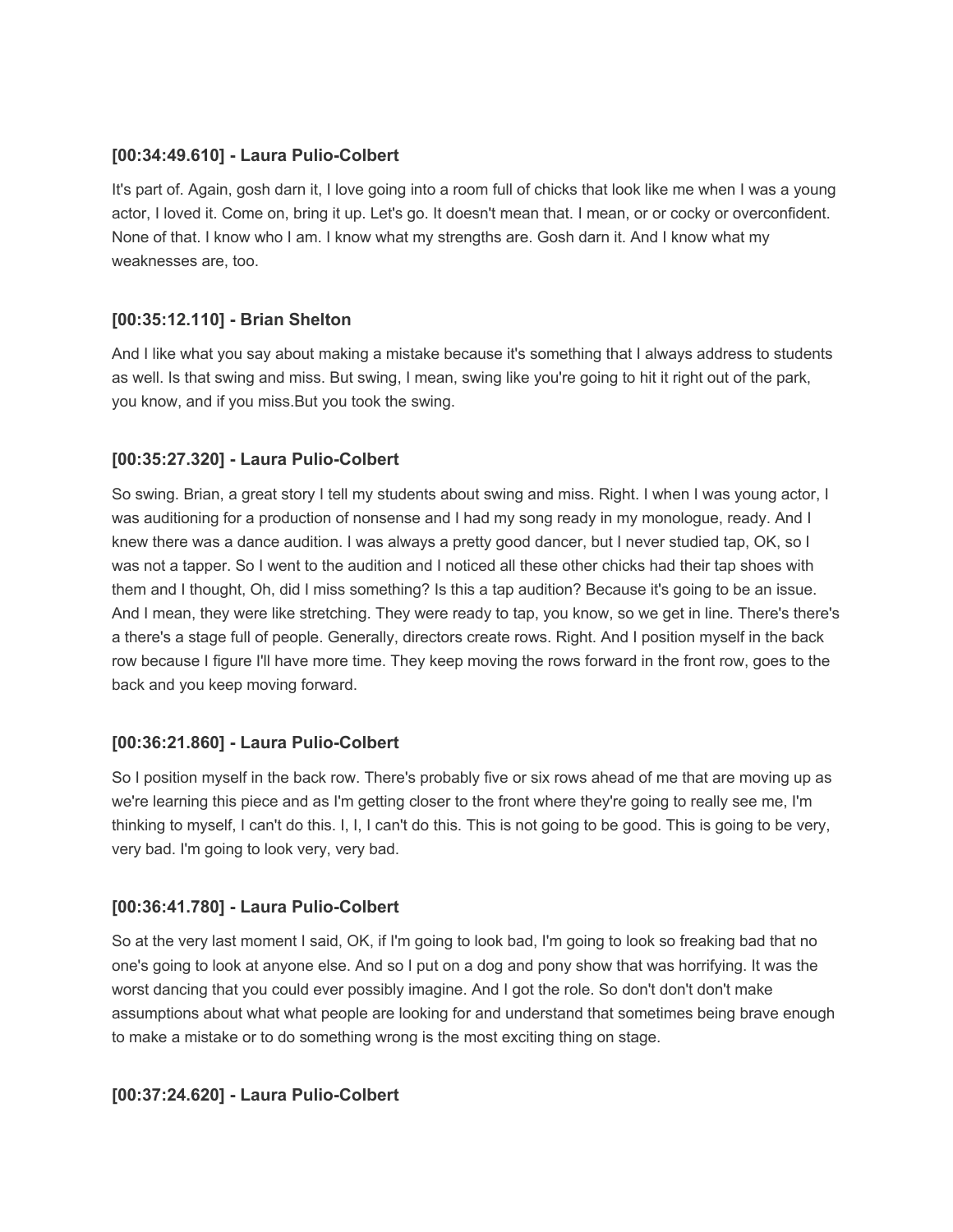It's called truth. That's why it's fascinating. That's why we can't take our eyes off of it, because it is simply truth. That's it. And that's why you let go into rehearsals, Brian, because you're watching truth and you're seeing actors who understand the character. But every single time they open their mouth in the scene, Brian, it's a new day. It's a new exchange. So there's the potential for a completely different exchange. And that's what we have to remember.

## **[00:38:00.290] - Laura Pulio-Colbert**

That's the best thing, the best advice I can give to young actors. Yes. Do I need to memorize the piece? Yes. Do I need to memorize where I'm moving? Yes. There are things you need to memorize, but every moment on stage has the potential for new truths, new truth. And when you find new truth on stage, oh, there's nothing like it's fantastic. It's so it's it's so it's so engaging. It is so thorough and complete. It's catharsis. And that's theater.

## **[00:38:38.650] - Brian Shelton**

Yeah, I almost think we should sell tickets to rehearsals and skip performance, that's kind of ...

## **[00:38:42.790] - Laura Pulio-Colbert**

Rehearsals are such a gas. They are just rehearsals aren't absolute gas. And after rehearsals, when I get in the car at 11 o'clock at night to drive home from Harper College, I remind myself, you know, yes, you're tired. Yes, it was a long day. And yes, you are one lucky lady to be able to do this, to be able to share what you love passionately with young people and old people and everyone in between. There are so few people that get the chance to have, to do a job that they really love and that's what I've the gift that I've been granted and it is a gift.

### **[00:39:22.870] - Brian Shelton**

So you've been at Harper for twenty five years. That's a long and distinguished career at an institution, you know. Are you thinking about retirement or are you thinking about doing something different for you?

### **[00:39:35.200] - Laura Pulio-Colbert**

Oh, baby doll, you know what? I'm I came to motherhood later in life than many. And so I've got a 16 year old and an 18 year old and my son's about. So there will be no retirement. So much for retirement. Right. So I've got to get my kids through college, Brian. And and then maybe but at the same time, I don't know. I don't think I can ever really stop working totally. Because what do you do? It just seems like a boring life. So I don't want to stop. And, you know, I thought about I have thought about being a little more active in terms of performance, mostly voice over and voice work, though I would like to transition into voice work. You know, I've got a lot of chops for that, so that may be something. So there may be a new career once this is done, we'll see.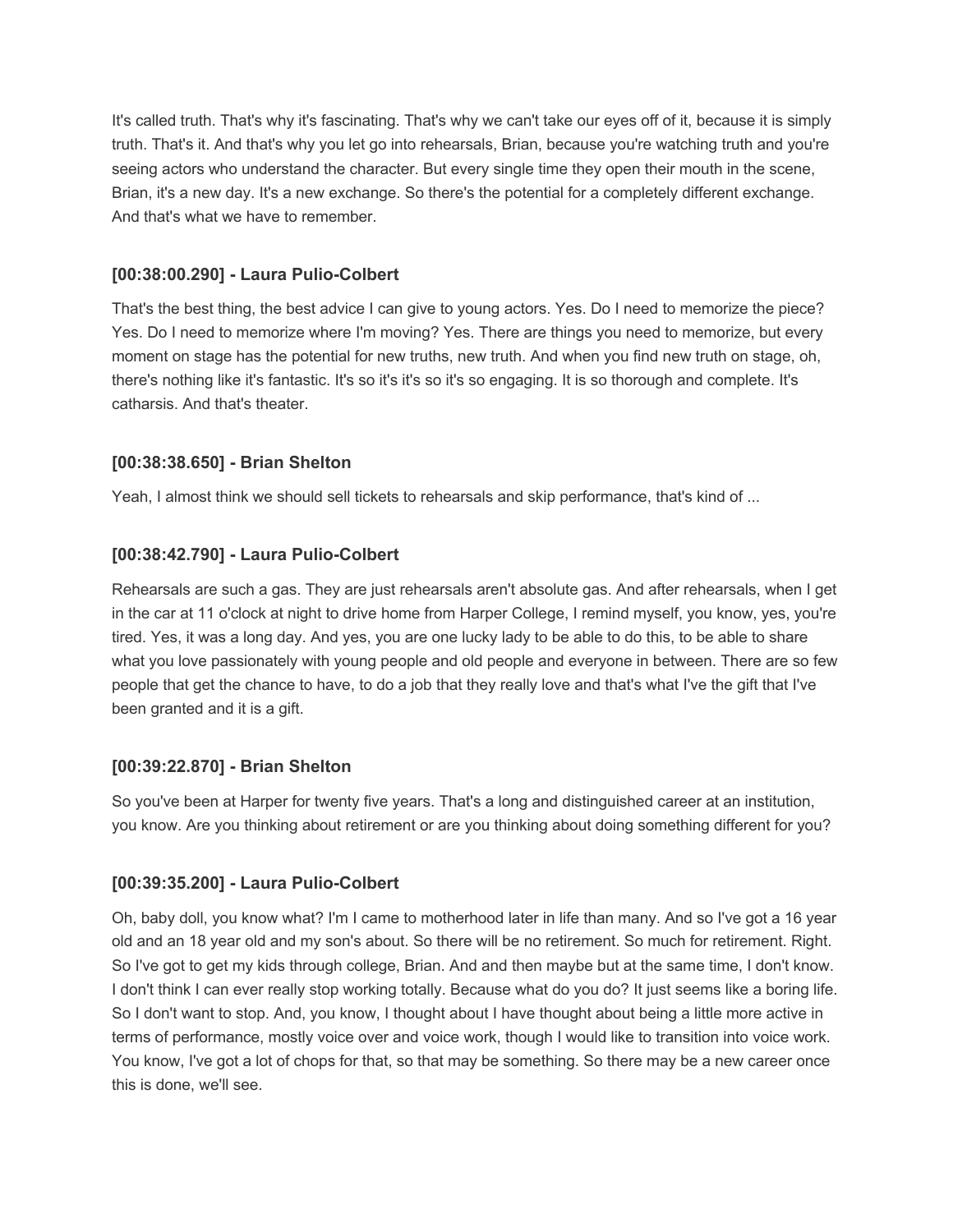## **[00:40:29.770] - Brian Shelton**

Earlier you mentioned that you have a show coming up in the fall winter, a radio show. You would talk to us about that real quick.

## **[00:40:37.750] - Laura Pulio-Colbert**

Yes, as a matter of fact.

## **[00:40:40.210] - Brian Shelton**

Digging up the script in case. Sure.

## **[00:40:42.910] - Laura Pulio-Colbert**

Yes, I have information. I just want to make sure I give you all of the correct information. So we are in the process of planning next year's season. And this year was tough because of the pandemic. You know, administration came to us last spring and said, what do what you can do? And so, you know, we we found a way to keep our program alive through virtual means and different mediums of of generating communication, which has been great.

## **[00:41:13.990] - Laura Pulio-Colbert**

Next year, the fall will look somewhat the same in that the college is not opening up completely until, I think the spring of twenty twenty two. So next year, season in the fall, I'll be directing radio play of It's a Wonderful Life, which will be tremendously fun and will feature Harper College faculty and staff. Oh my gosh. I've had know not just the department, but I've had our dean say she's interested and I've had friends like Thom Lange say, please count me in.

### **[00:41:50.050] - Laura Pulio-Colbert**

So I've got to find some place for all of these people which I will find. And the nice thing about this radio play is that it offers you the opportunity to use as many actors as you need to. So that will happen December 12th and that will be a virtual presentation so people can be in the comfort of their own homes and flip on the computer and and watch the gig that way. And then my colleague Kevin Long will be directing Sense and Sensibility by Paul Gordon, which is based off of Jane Austen's emotional and beloved novels.

### **[00:42:30.220] - Laura Pulio-Colbert**

And so he'll be tackling that in, I believe, March 11th through 20th of 2022. And then I will be directing August Wilson's Fences. I'm so excited about this, Brian. I have tried for the last ten years to get any Wilson piece and I've kept running into issues and I thought, what's going on? So finally I reached out and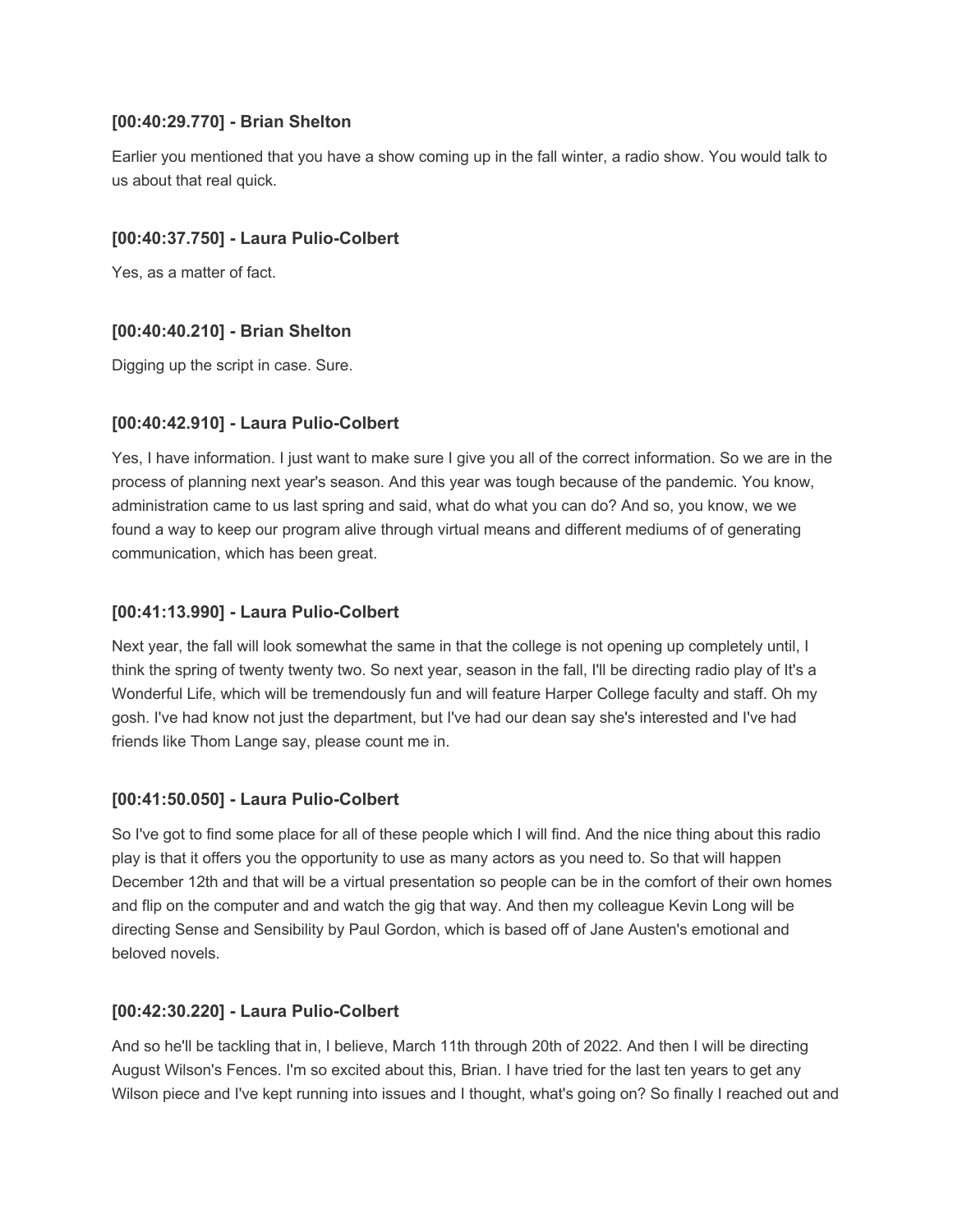said, help. And they said, you know, the problem is it's a geographical hole because of our proximity to Chicago.

## **[00:43:01.540] - Laura Pulio-Colbert**

There's a lot of professional productions of Wilson's work that happens in the city. And because of our location, we're getting stuck in this geographical hold. So I begged and I told them, we're a community college. We have a unique situation. It's only six performances and they granted us permission. So I am so pleased and so proud. I've been teaching this piece the last 15, 20 years, this piece in particular, and working with Wilson with my intro to theater students, so I'm thrilled about it.

# **[00:43:36.260] - Laura Pulio-Colbert**

And Fences is, you know, for those of you who don't know, August Wilson is probably the most important African-American writer of the 20th century. He wrote a cycle of 10 plays. Each play represented a different decade in the century, and Fences is often viewed by some as his most realistic work, his most accessible work. I think it's easy for people to wrap their heads around that show because of the struggle between fathers and sons. And but I'm just thrilled.

## **[00:44:12.990] - Laura Pulio-Colbert**

And on top of everything else, we'll be performing that outdoors in the outdoor pavilion, which was built a few years ago for the purpose of performance, I might add. That was one of the reasons it was built. And this will be the first production that we that we we have outside.

### **[00:44:33.350] - Brian Shelton**

So I'm really excited about that. And it's going to be really neat. Yeah, it's going to be fantastic.

### **[00:44:38.030] - Laura Pulio-Colbert**

And Fences is an outdoor play, too, so it's just perfect. It's a perfect setup. So, yes, next season promises to be different with with our pandemic winding down, hopefully fingers crossed this year, but then we'll we'll get back to it in the spring.

### **[00:44:55.410] - Brian Shelton**

Well, the good thing is, is that we have had to, for better or for worse, adapt to so many different things during the pandemic that you can use all the lessons learned from that going forward and into shows and doing some some other stuff.

### **[00:45:07.680] - Laura Pulio-Colbert**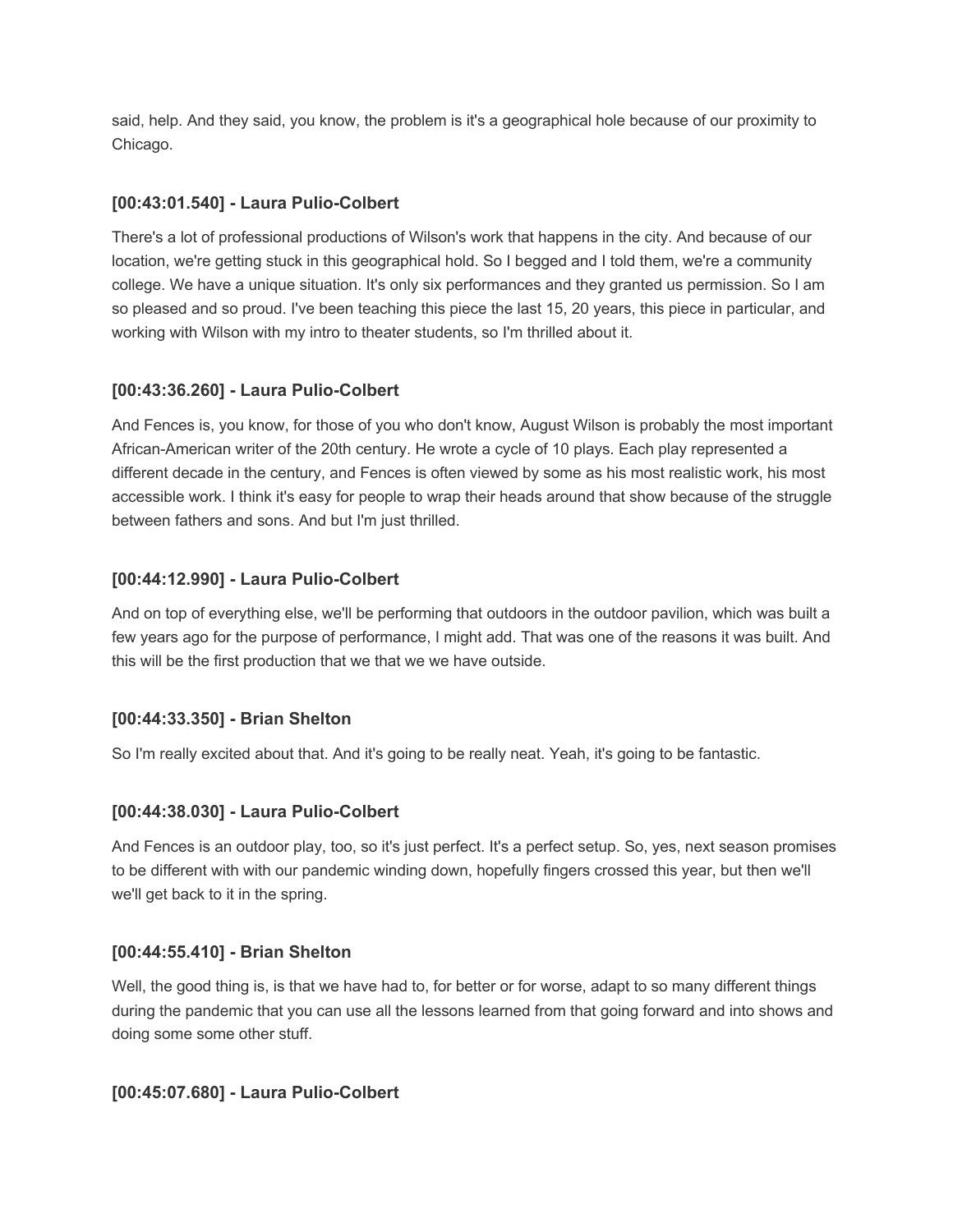So that's been and that's been good for me, too. You know, I kid all the time about, you know, my simplicity when it comes to anything having to do with technology. And this has forced me to to attempt to use mediums of communication that I'm not as comfortable with. And there's nothing wrong with that.

## **[00:45:29.780] - Brian Shelton**

So you've given a lot of really good advice over the course of this talk. But is there any one piece of advice that you'd have for potential students coming to Harper College?

## **[00:45:39.980] - Laura Pulio-Colbert**

I would say what I say to all of my students, please just take advantage of this place and please know that the people that you meet today and tomorrow, they will be a part of your lives. They will be a part of your future. You are creating your ethos. This is the chance for you to change mistakes you may have made in the past. Start fresh and new. Do it. Take responsibility for your life. Take responsibility for your education.

## **[00:46:14.630] - Laura Pulio-Colbert**

Own it, earn it, enjoy it. Those are all the things that Harper can do for you. And I hope that our students will take advantage of every opportunity they have on campus, both academically and in terms of extracurricular activities. You know, like you said, you know, your radio students that come in and and are actively engaged in campus life, these things matter, too, and these things future employers are interested in. So I want all of our students to understand that it's not just about what happens inside the classroom, but but what you do with that and how you apply that in a more practical way.

### **[00:47:03.150] - Laura Pulio-Colbert**

So just take advantage and enjoy and learn. And I hope that oh, and know that you will have some of the finest educators and teachers that you ever have and in your whole journey right here at Harper College. And you'll thank God for them years from now when they're writing you letters of recommendation to get you those jobs you so desperately want.

### **[00:47:21.710] - Brian Shelton**

Thanks so much for being here, Laura. I appreciate it.

### **[00:47:24.020] - Laura Pulio-Colbert**

Any time, sweetheart.

**[00:47:25.160] - Brian Shelton**